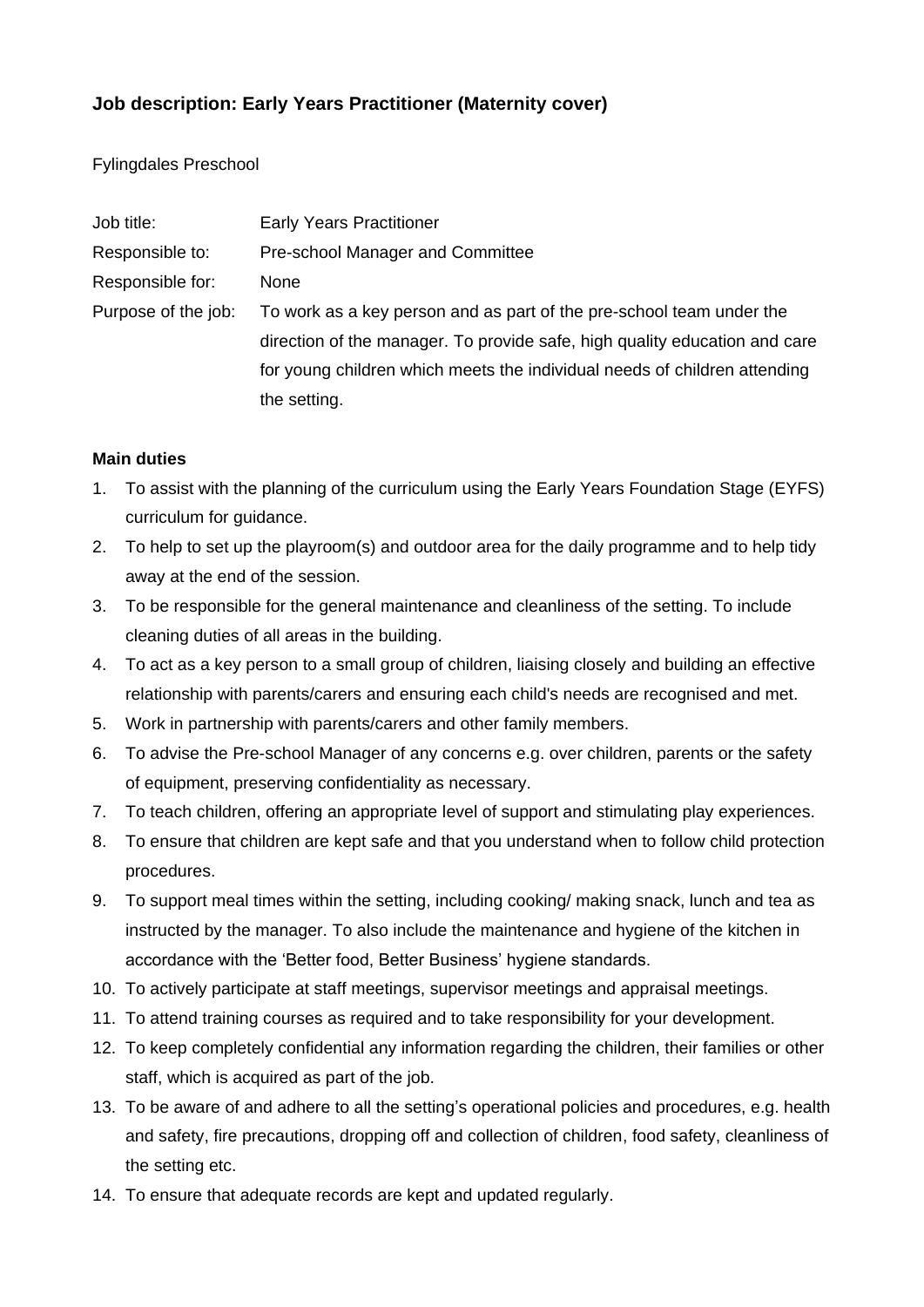- 15. To promote the nursery to current parents and potential customers.
- 16. To undertake any other reasonable duties as directed by the Pre-school Manager, in accordance with the setting's business plan/objectives.

**This job description is not an exhaustive list of duties and the post holder will be required to undertake any other reasonable duties discussed and directed by the line manager.**

#### **Person specification**

## *Essential criteria*

- 1. Willingness to learn.
- 2. A passion for early years education
- 3. GCSE at grades C and above in English, Maths and Science
- 4. Level 2 early years education and childcare qualification or equivalent
- 5. A willingness to learn about child development for children from birth to five years.
- 6. A willingness to learn about the Early Years Foundation Stage (EYFS).
- 7. A willingness to undertake Child protection training.
- 8. Good communication skills.
- 9. A willingness to undertake further training such as food hygiene and first aid.
- 10. An understanding of play based approaches to children's learning and development.
- 11. Commitment to equal opportunities.
- 12. Commitment to working effectively with young children and families.
- 13. Friendly and flexible approach at work which facilitates the development of effective relationships.
- 14. Current DBS certificate or a willingness to have this check completed.

#### *Desirable criteria*

- 1. Previous experience of working with young children.
- 2. Level 3 early years education and childcare qualification or equivalent
- 3. Willingness to undertake further training.
- 4. Sound knowledge of child development for children from birth to five
- 5. Knowledge of the Early Years Foundation Stage (EYFS).
- 6. Knowledge of child protection procedures.
- 7. Current First Aid at Work qualification.
- 8. Current Safeguarding qualification.
- 9. Current food hygiene qualification.